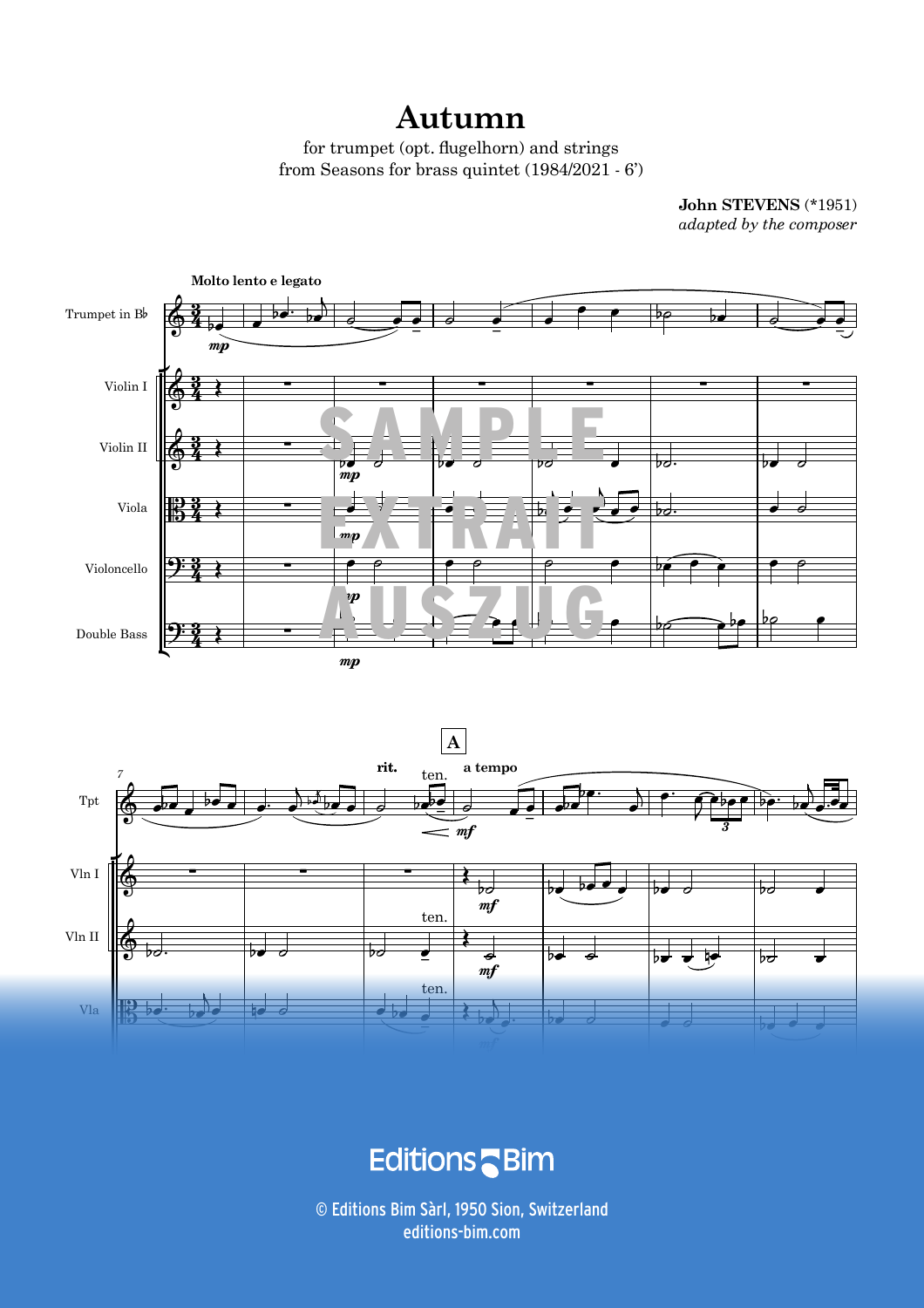



## **Editions** Bim

4 *Unauthorized duplication is illegal. © Editions Bim - J. Stevens, Autumn for &ugelhorn & strings* TP296b © Editions Bim Sàrl, 1950 Sion, Switzerland editions-bim.com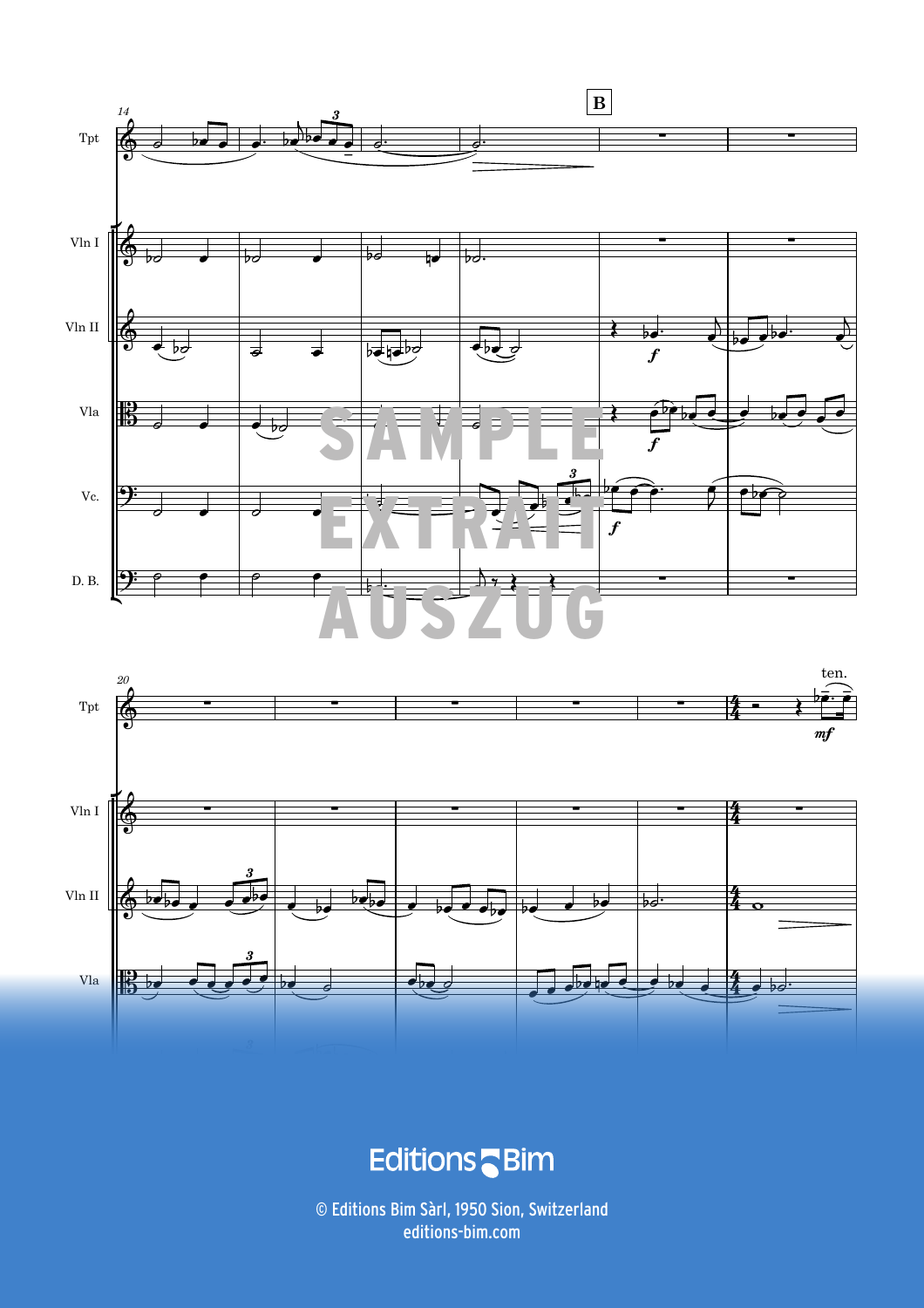



**Editions** Bim

TP296b *Unauthorized duplication is illegal. © Editions Bim - J. Stevens, Autumn for &ugelhorn & strings* 5 © Editions Bim Sàrl, 1950 Sion, Switzerland editions-bim.com